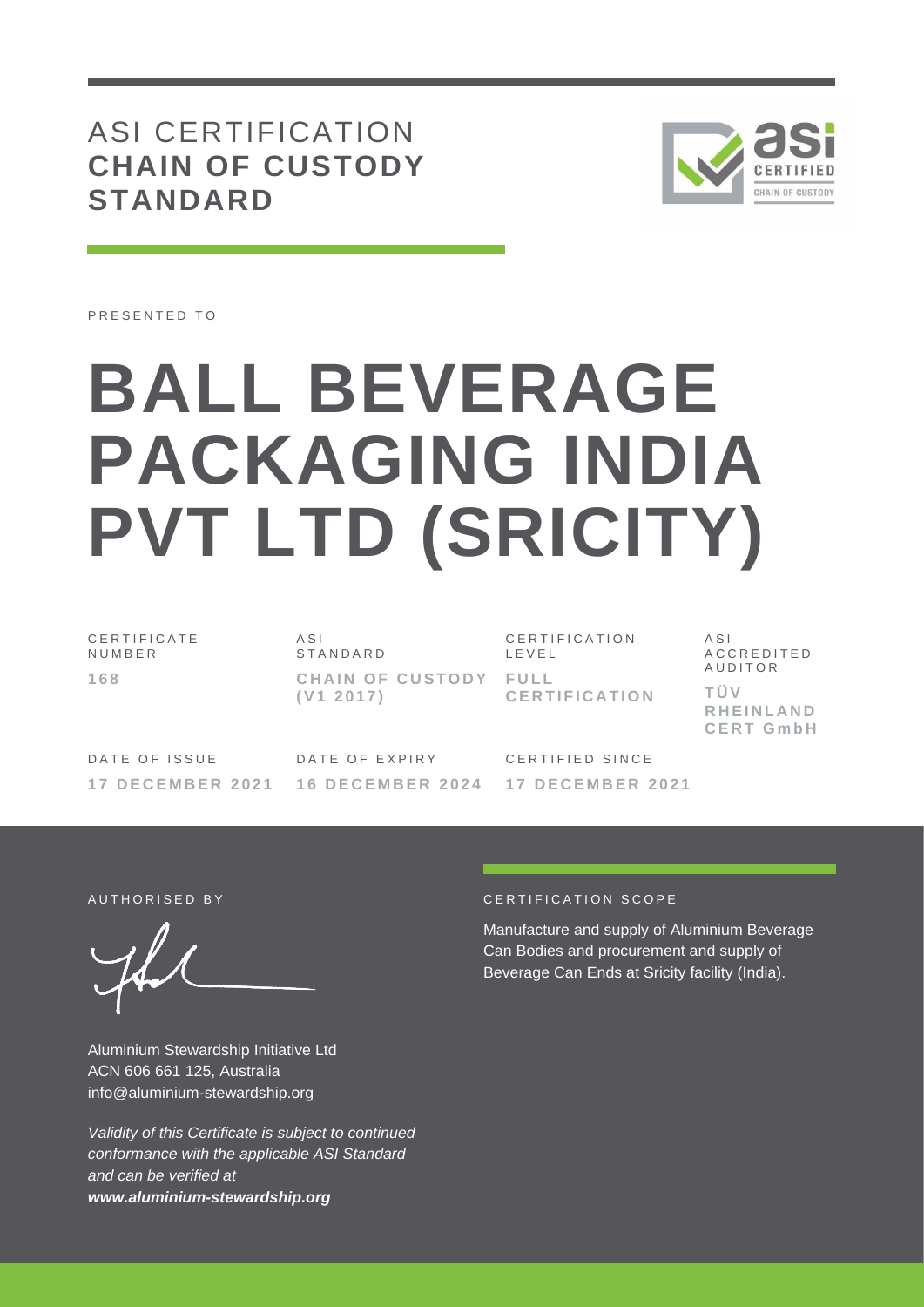# SUMMARY AUDIT REPORT **CHAIN OF CUSTODY STANDARD**

## **OVERVIEW**

| MEMBER NAME                       | <b>Ball Corporation</b>                                                                                                                                                                                                                                                                   |
|-----------------------------------|-------------------------------------------------------------------------------------------------------------------------------------------------------------------------------------------------------------------------------------------------------------------------------------------|
| ENTITY NAME                       | Ball Beverage Packaging India Pvt Ltd (Sricity)                                                                                                                                                                                                                                           |
| CERTIFICATION<br>SCOPE            | Manufacturing and Supply of Aluminium Beverage Can Bodies and<br>procurement and supply of Beverage Can Ends at Sricity facility (India).                                                                                                                                                 |
| SUPPLY CHAIN<br>ACTIVITIES        | Post-Casthouse                                                                                                                                                                                                                                                                            |
| ASI STANDARD                      | Chain of Custody Standard V1<br>$\bullet$                                                                                                                                                                                                                                                 |
| AUDIT TYPE                        | <b>Initial Certification Audit</b>                                                                                                                                                                                                                                                        |
| AUDIT FIRM                        | <b>TÜV Rheinland Cert GmbH</b>                                                                                                                                                                                                                                                            |
| AUDIT DATE                        | 18 May - 17 June 2021                                                                                                                                                                                                                                                                     |
| AUDIT REPORT<br>SUBMISSION        | 23 November 2021<br>۰                                                                                                                                                                                                                                                                     |
| AUDIT SCOPE                       | The audit scope includes the manufacture and supply of Aluminium<br>Beverage Can Bodies and procurement and supply of Beverage Can Ends<br>at Sri City facility (India).                                                                                                                  |
|                                   | The supply chain activities included in the audit scope:                                                                                                                                                                                                                                  |
|                                   | Post-Casthouse<br>$\bullet$                                                                                                                                                                                                                                                               |
|                                   | All relevant criteria in the ASI Chain of Custody Standard were included in<br>the audit scope.                                                                                                                                                                                           |
|                                   | The Audit has been undertaken as a combined 'desktop' and on-site<br>exercise, in accordance with ASI Interim Policy regarding Audits, Audit-<br>Related Travel and Coronavirus (v4), and included a remote review of<br>relevant documentation and an on-site audit (15 - 17 June 2021). |
| AUDIT<br>OUTCOME                  | Certification                                                                                                                                                                                                                                                                             |
| AUDIT                             | The Auditors confirm that:                                                                                                                                                                                                                                                                |
| METHODOLOGY<br><b>DECLARATION</b> | The information provided by the Entity is true and accurate to the best<br>M<br>knowledge of the Auditor(s) preparing this Report.                                                                                                                                                        |
|                                   | The findings are based on verified Objective Evidence relevant to the<br>M<br>time period for the Audit, traceable and unambiguous.                                                                                                                                                       |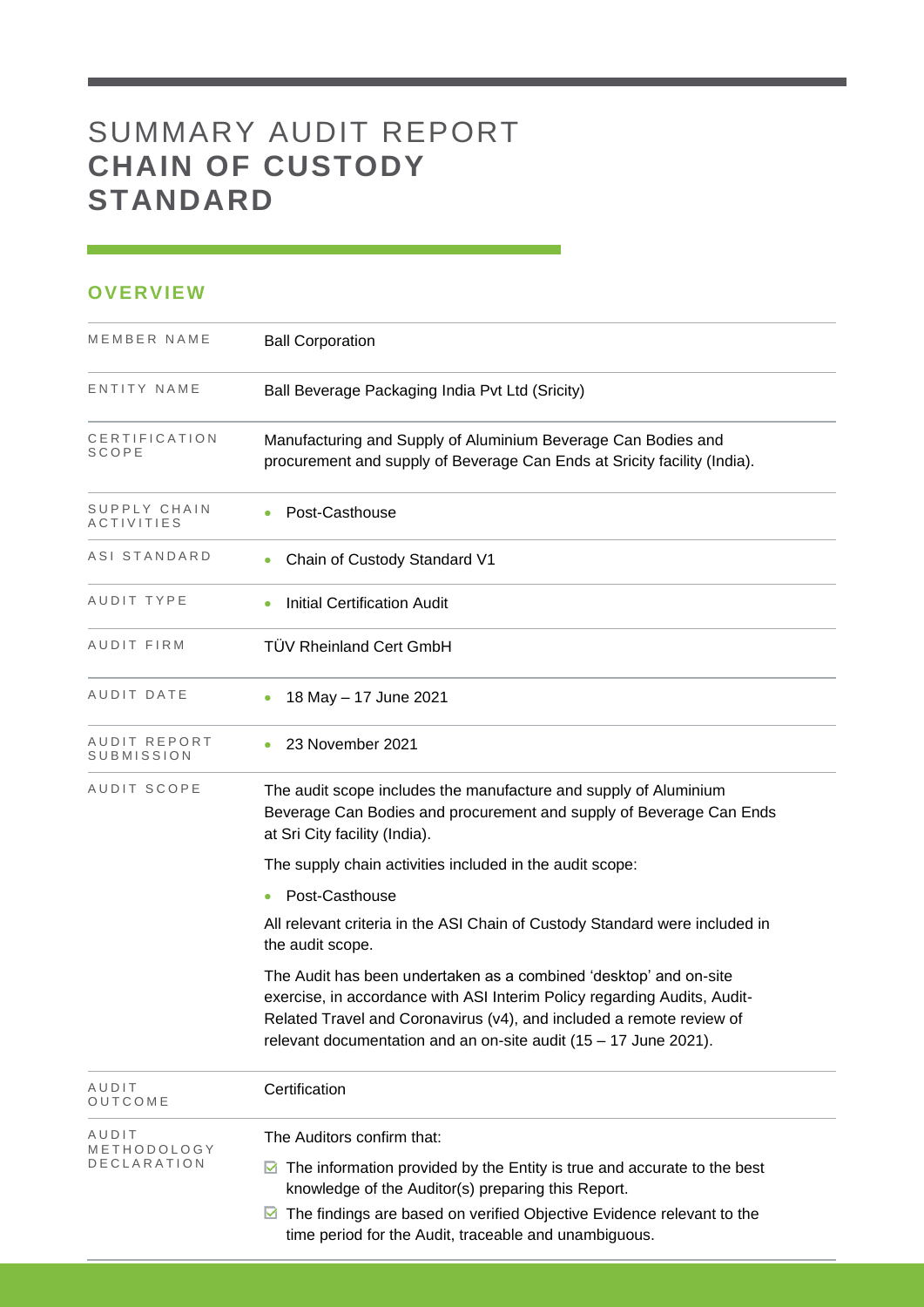|                         | The Audit Scope and Audit methodology are sufficient to establish<br>M<br>confidence that the findings are indicative of the performance of the<br>Entity's defined Certification Scope. |
|-------------------------|------------------------------------------------------------------------------------------------------------------------------------------------------------------------------------------|
|                         | $\triangleright$ The Auditor(s) have acted in a manner deemed ethical, truthful, accurate<br>professional, independent and objective.                                                    |
| CERTIFICATION<br>PERIOD | 17 December 2021 – 16 December 2024                                                                                                                                                      |
| NEXT AUDIT<br>TYPE      | Surveillance Audit                                                                                                                                                                       |
| NEXT AUDIT<br>DUE DATE  | 16 December 2022                                                                                                                                                                         |
| CERTIFICATE<br>NUMBER   | 168                                                                                                                                                                                      |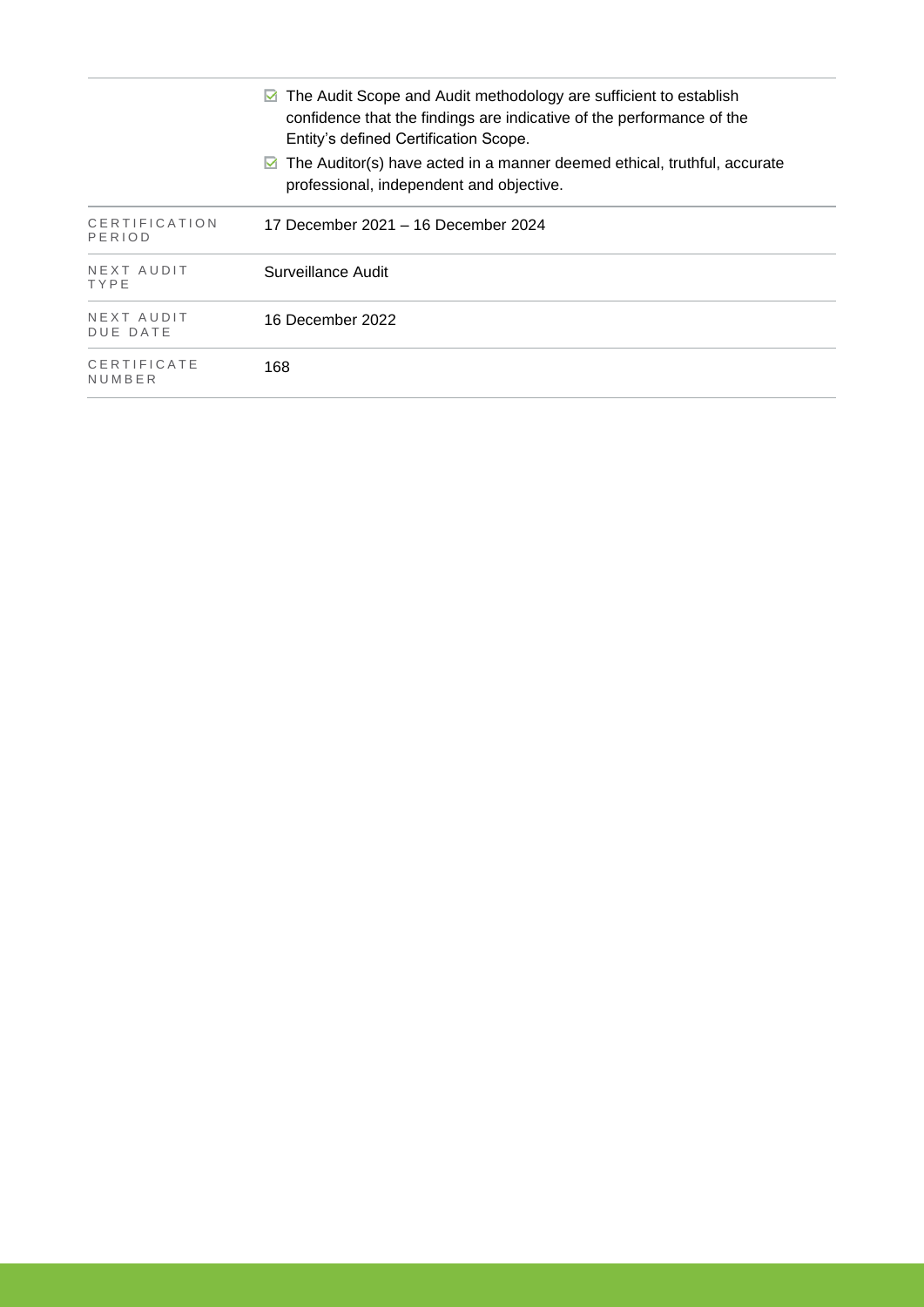## **SUMMARY OF FINDINGS**

| <b>CRITERION</b>                              | <b>RATING</b> | COMMENT                                                                                                                                                                                                                                                        |  |
|-----------------------------------------------|---------------|----------------------------------------------------------------------------------------------------------------------------------------------------------------------------------------------------------------------------------------------------------------|--|
| MANAGEMENT SYSTEM AND RESPONSIBILITIES        |               |                                                                                                                                                                                                                                                                |  |
| 1.1 ASI membership                            | Conformance   | The Entity is an ASI member in the Production<br>and Transformation class, details are available on<br>the ASI website.                                                                                                                                        |  |
| 1.2 Management system                         | Conformance   | The Entity has developed procedures covering all<br>relevant topics such as management review and<br>record keeping. Internal training is conducted for<br>team members. The procedures have been<br>communicated to responsible persons or process<br>owners. |  |
| 1.3 Management system reviews                 | Conformance   | The Management Review is conducted twice<br>yearly. The recent review was held virtually due to<br>coronavirus restrictions and included participation<br>of the leadership team.                                                                              |  |
| 1.4 Management representative                 | Conformance   | The Management Representative has been<br>designated by top management. Additionally,<br>there is an ASI Governance Committee which<br>includes personnel from Environment, Health and<br>Safety, Human Resources and the Plant Head<br>acting as ASI Manager. |  |
| 1.5 Training                                  | Conformance   | The ASI CoC internal training is conducted for<br>relevant employees.                                                                                                                                                                                          |  |
| 1.6 Record keeping                            | Conformance   | The record retention time is defined as five years<br>as per the ASI Chain of Custody Standard<br>requirements.                                                                                                                                                |  |
| 1.7a Reporting to ASI (Inputs and<br>Outputs) | Conformance   | The Entity has developed a procedure to report<br>the Input and Output Quantities of CoC Material to<br>the ASI Secretariat within three months after the<br>end of each calendar year.                                                                        |  |
| 1.7b Reporting to ASI (Input<br>Percentage)   | Conformance   | The Entity has developed a procedure to report<br>the Input Percentage to the ASI Secretariat within<br>3 months after the end of each calendar year.                                                                                                          |  |
| 1.7c Reporting to ASI (Positive<br>Balance)   | Conformance   | The Entity has developed a procedure to report<br>the maximum Positive Balance in the calendar<br>year carried over to the subsequent Material<br>Accounting Period to the ASI Secretariat within 3<br>months after the end of each calendar year.             |  |
| 1.7d Reporting to ASI (Internal<br>Overdraw)  | Conformance   | The Entity has developed a procedure to report<br>the maximum Internal Overdraw within the<br>calendar year, if any, and the percentage of Input<br>Quantity of CoC Material this represents to the                                                            |  |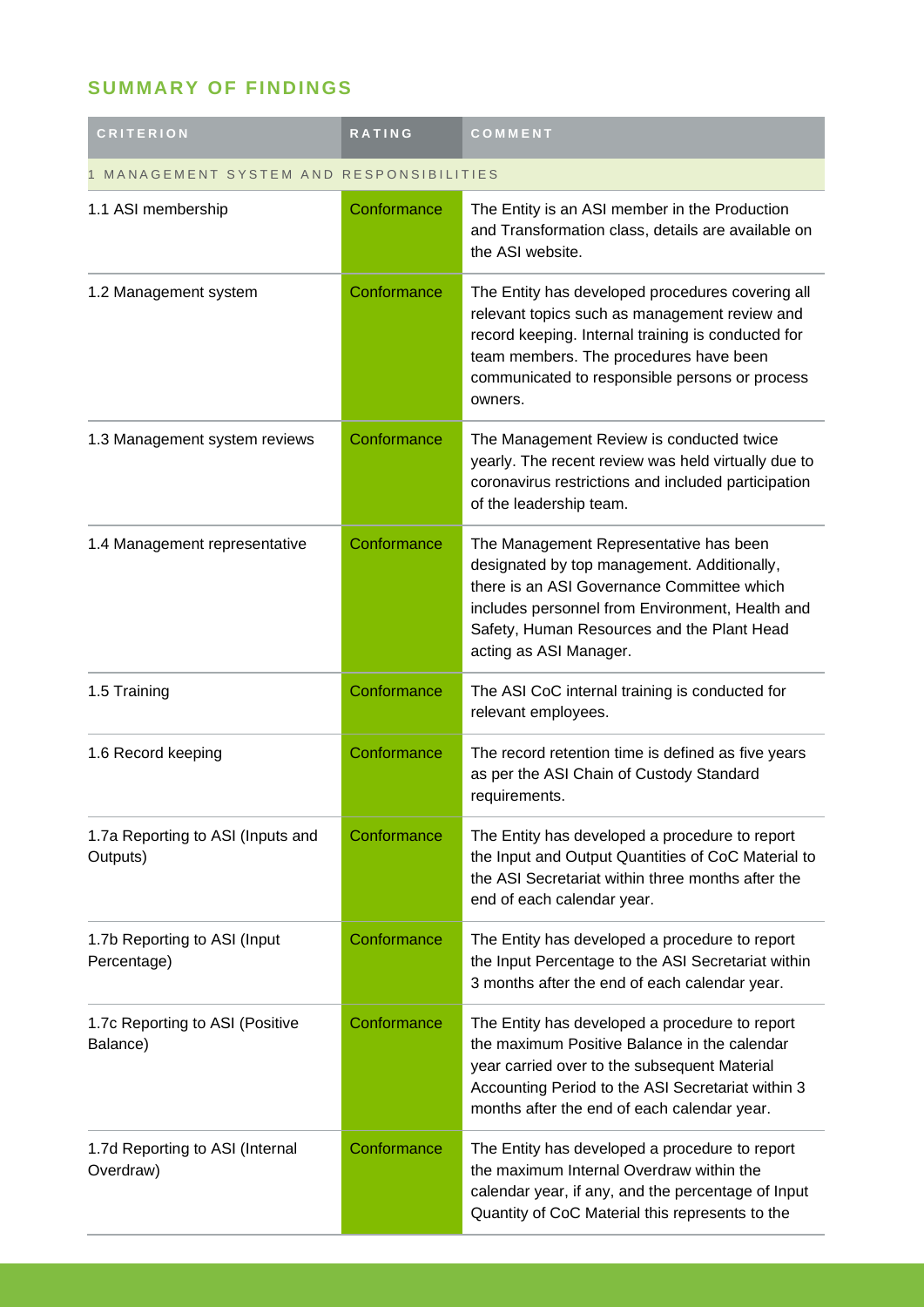| <b>CRITERION</b>                                                 | <b>RATING</b>  | COMMENT                                                                                                                                                                                                                                                                                                                                           |
|------------------------------------------------------------------|----------------|---------------------------------------------------------------------------------------------------------------------------------------------------------------------------------------------------------------------------------------------------------------------------------------------------------------------------------------------------|
|                                                                  |                | ASI Secretariat within 3 months after the end of<br>each calendar year.                                                                                                                                                                                                                                                                           |
| 1.7e Reporting to ASI (Eligible<br>Scrap)                        | Not Applicable | The Entity is not engaged in Aluminium Re-<br>melting/Refining to produce Recycled Aluminium.                                                                                                                                                                                                                                                     |
| 1.7f Reporting to ASI (ASI Credits<br>from Casthouses)           | Not Applicable | The Entity is not engaged in producing Casthouse<br>Products.                                                                                                                                                                                                                                                                                     |
| 1.7g Reporting to ASI (ASI Credits<br>purchased)                 | Conformance    | The Entity has developed a procedure to report<br>the ASI Credits should the ASI Market Credit<br>System be used.                                                                                                                                                                                                                                 |
| 2 OUTSOURCING CONTRACTORS                                        |                |                                                                                                                                                                                                                                                                                                                                                   |
| 2.1 Outsourcing Contractors in<br><b>CoC Certification Scope</b> | Not Applicable | The Entity has no Outsourcing Contractors that<br>take Custody of CoC Material for the purposes of<br>further processing, treatment or manufacturing.<br>Thus, this Criterion is not applicable at present.                                                                                                                                       |
| 2.2a Control of CoC Material                                     | Not Applicable | The Entity has no Outsourcing Contractors that<br>take Custody of CoC Material for the purposes of<br>further processing, treatment or manufacturing.<br>Thus, this Criterion is not applicable at present.                                                                                                                                       |
| 2.2b No further outsourcing                                      | Not Applicable | The Entity has no Outsourcing Contractors that<br>take Custody of CoC Material for the purposes of<br>further processing, treatment or manufacturing.<br>Thus, this Criterion is not applicable at present.                                                                                                                                       |
| 2.2c Risk assessment                                             | Not Applicable | The Entity has no Outsourcing Contractors that<br>take Custody of CoC Material for the purposes of<br>further processing, treatment or manufacturing.<br>The risk assessment aspects have been covered<br>during due-diligence activity or pre-qualification<br>along with other suppliers. Thus, this Criterion is<br>not applicable at present. |
| 2.3 Output Quantity                                              | Not Applicable | The company has not any outsourcing contractors<br>that take Custody of CoC Material for the<br>purposes of further processing, treatment or<br>manufacturing. Thus, this Criterion is not<br>applicable at present.                                                                                                                              |
| 2.4 Verification and record-keeping                              | Not Applicable | The Entity has no Outsourcing Contractors that<br>take Custody of CoC Material for the purposes of<br>further processing, treatment or manufacturing.<br>However, the requirements to verify the Output<br>and Input Quantities has been documented in a<br>procedure. Thus, this Criterion is not applicable at<br>present.                      |
| 2.5 Error management                                             | Not Applicable | The Entity has no Outsourcing Contractors that<br>take Custody of CoC Material for the purposes of                                                                                                                                                                                                                                                |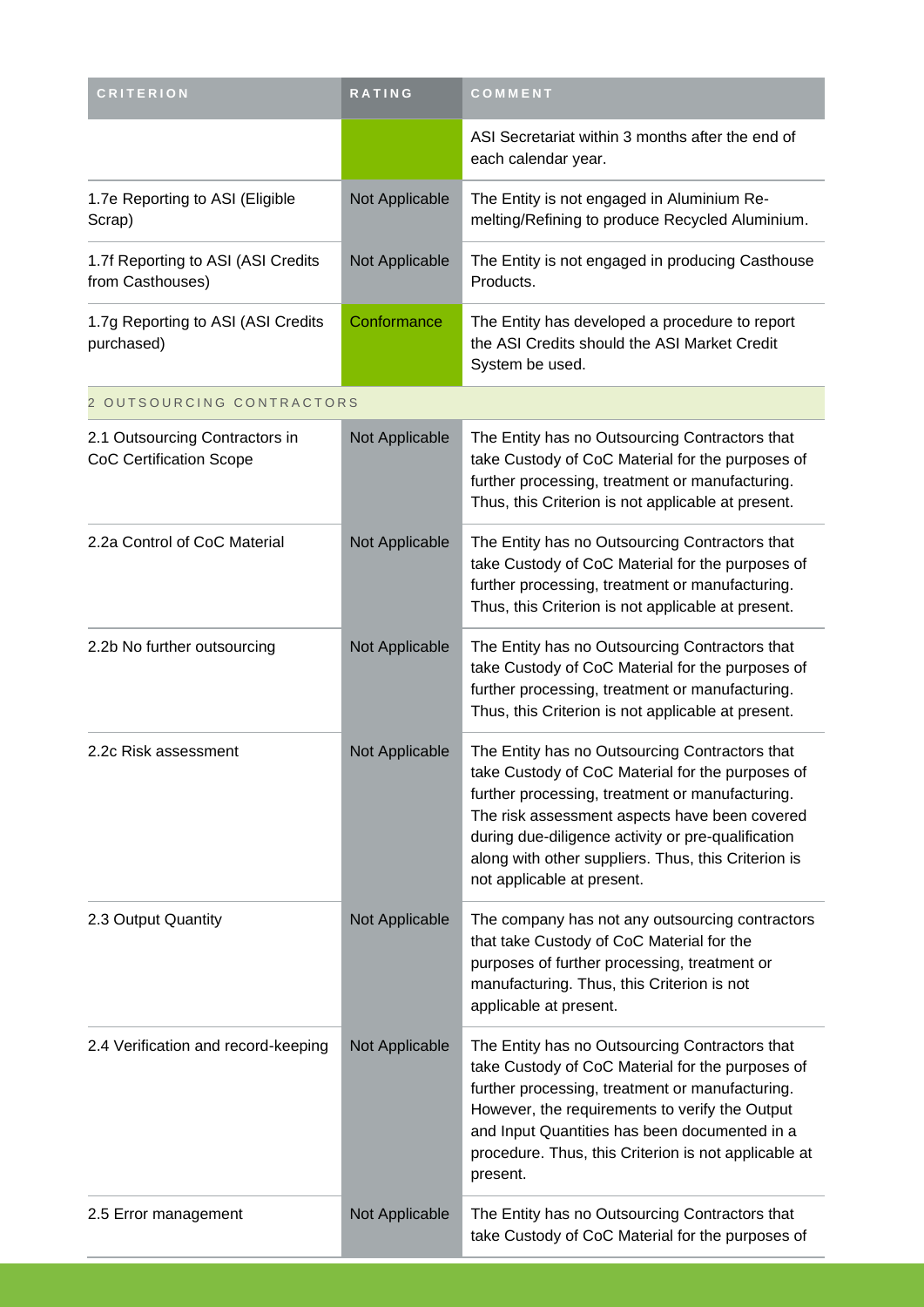| <b>CRITERION</b> | <b>RATING</b> | <b>COMMENT</b>                                                                                                                                                                         |
|------------------|---------------|----------------------------------------------------------------------------------------------------------------------------------------------------------------------------------------|
|                  |               | further processing, treatment or manufacturing.<br>However, the error management aspects have<br>been documented in a procedure. Thus, this<br>Criterion is not applicable at present. |

#### 3 PRIMARY ALUMINIUM: CRITERIA FOR ASI BAUXITE, ASI ALUMINA AND ASI LIQUID **METAL**

| 3.1a CoC Certification Scope -<br><b>Bauxite Mining</b>  | Not Applicable | This Criterion is not applicable to the Entity's<br>Certification Scope. |
|----------------------------------------------------------|----------------|--------------------------------------------------------------------------|
| 3.1b ASI Performance Standard -<br><b>Bauxite Mining</b> | Not Applicable | This Criterion is not applicable to the Entity's<br>Certification Scope. |
| 3.2a CoC Certification Scope -<br>Alumina Refining       | Not Applicable | This Criterion is not applicable to the Entity's<br>Certification Scope. |
| 3.2b ASI Performance Standard -<br>Alumina Refining      | Not Applicable | This Criterion is not applicable to the Entity's<br>Certification Scope. |
| 3.3a CoC Certification Scope -<br>Aluminium Smelting     | Not Applicable | This Criterion is not applicable to the Entity's<br>Certification Scope. |
| 3.3b ASI Performance Standard -<br>Aluminium Smelting    | Not Applicable | This Criterion is not applicable to the Entity's<br>Certification Scope. |

### 4 RECYCLED ALUMINIUM: CRITERIA FOR ELIGIBLE SCRAP AND ASI LIQUID METAL

| 4.1a CoC Certification Scope -<br>Aluminium Re-Melting/Refining  | Not Applicable | This Criterion is not applicable to the Entity's<br>Certification Scope. |
|------------------------------------------------------------------|----------------|--------------------------------------------------------------------------|
| 4.1b ASI Performance Standard -<br>Aluminium Re-Melting/Refining | Not Applicable | This Criterion is not applicable to the Entity's<br>Certification Scope. |
| 4.2a Pre-Consumer Scrap and<br><b>Dross</b>                      | Not Applicable | This Criterion is not applicable to the Entity's<br>Certification Scope. |
| 4.2b Post-Consumer Scrap                                         | Not Applicable | This Criterion is not applicable to the Entity's<br>Certification Scope. |
| 4.3a Supplier records                                            | Not Applicable | This Criterion is not applicable to the Entity's<br>Certification Scope. |
| 4.3b Cash payments                                               | Not Applicable | This Criterion is not applicable to the Entity's<br>Certification Scope. |

#### 5 CASTHOUSES: CRITERIA FOR ASI ALUMINIUM

| 5.1a CoC Certification Scope -<br>Casthouses  | Not Applicable | This Criterion is not applicable to the Entity's<br>Certification Scope. |
|-----------------------------------------------|----------------|--------------------------------------------------------------------------|
| 5.1b ASI Performance Standard -<br>Casthouses | Not Applicable | This Criterion is not applicable to the Entity's<br>Certification Scope. |
| 5.2 Casthouse Products                        | Not Applicable | This Criterion is not applicable to the Entity's<br>Certification Scope. |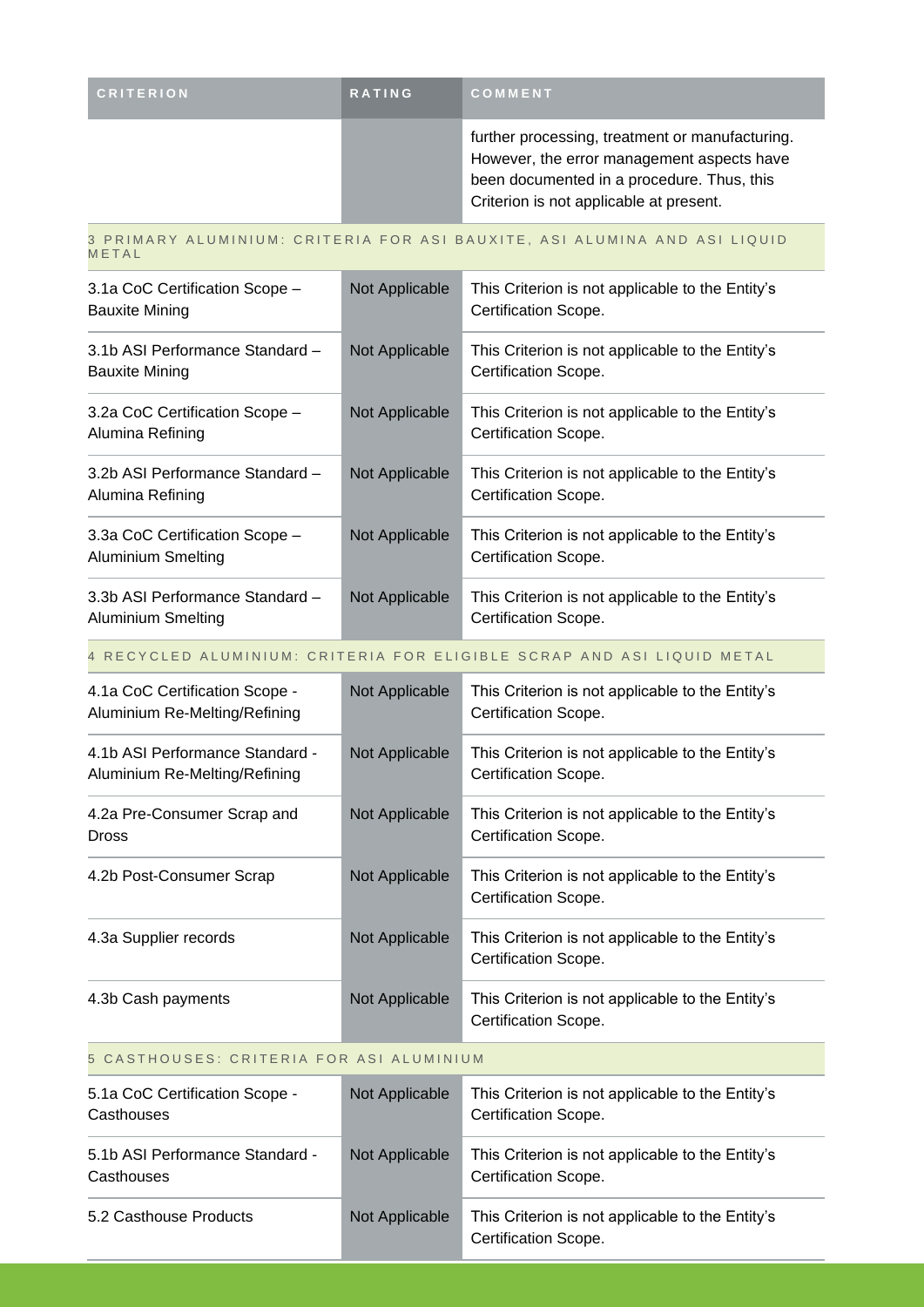| <b>CRITERION</b>                                                               | <b>RATING</b> | COMMENT                                                                                                                                                                                                                                                                                                                                                                             |  |
|--------------------------------------------------------------------------------|---------------|-------------------------------------------------------------------------------------------------------------------------------------------------------------------------------------------------------------------------------------------------------------------------------------------------------------------------------------------------------------------------------------|--|
| POST-CASTHOUSE: CRITERIA FOR ASI ALUMINIUM                                     |               |                                                                                                                                                                                                                                                                                                                                                                                     |  |
| 6.1a CoC Certification Scope -<br>Post-Casthouse                               | Conformance   | The Entity has systems and procedures in place<br>to ensure that it produces ASI Aluminium only<br>from an Entity and/or Facility within the Entity's<br>CoC Certification Scope, and/or in which the<br>Entity holds a legal interest and are within the<br>CoC Certification Scope of another CoC Certified<br>Entity.                                                            |  |
| 6.1b ASI Performance Standard -<br>Post-Casthouse                              | Conformance   | The Entity has interacted with its metal suppliers<br>to source ASI Aluminium and has received<br>commitment from Suppliers to obtain certification<br>against the ASI Performance Standard and ASI<br>Chain of Custody Standard, with the majority of<br>Suppliers planning for Q1 2022.<br>The Entity is currently seeking certification against<br>the ASI Performance Standard. |  |
| 6.1c Sourcing ASI Aluminium                                                    | Conformance   | The Entity has a procedure which includes the<br>requirement for sourcing ASI Aluminium directly<br>from another ASI CoC Certified Entity, or via a<br>metals trader or warehouse where the ASI CoC<br>Certified Entity can supply or verify the associated<br>CoC Document containing Supplementary<br>Information sufficient to identify the corresponding<br>shipment.           |  |
|                                                                                |               | 7 DUE DILIGENCE FOR NON-COC INPUTS AND RECYCLABLE SCRAP MATERIAL                                                                                                                                                                                                                                                                                                                    |  |
| 7.1a Responsible sourcing policy<br>(anti-corruption)                          | Conformance   | The Entity has developed 'Supplier Guiding<br>Principles' which are applicable to Suppliers and<br>includes requirements on Anti-Corruption. The<br>principles are communicated to Suppliers via<br>email.                                                                                                                                                                          |  |
| 7.1b Responsible sourcing policy<br>(responsible sourcing)                     | Conformance   | The Entity has developed 'Supplier Guiding<br>Principles' which are applicable to Suppliers and<br>includes requirements on Responsible Sourcing<br>practices. The principles are communicated to<br>Suppliers via email.                                                                                                                                                           |  |
| 7.1c Responsible sourcing policy<br>(human rights due diligence)               | Conformance   | The Entity has developed 'Supplier Guiding<br>Principles' which are applicable to Suppliers and<br>includes requirements on Human Rights Due<br>Diligence. The principles are communicated to<br>Suppliers via email.                                                                                                                                                               |  |
| 7.1d Responsible sourcing policy<br>(conflict affected and high risk<br>areas) | Conformance   | The Entity has developed 'Supplier Guiding<br>Principles' which are applicable to Suppliers and<br>includes requirements related to Conflict-Affected<br>and High-Risk Areas. The principles are<br>communicated to Suppliers via email.                                                                                                                                            |  |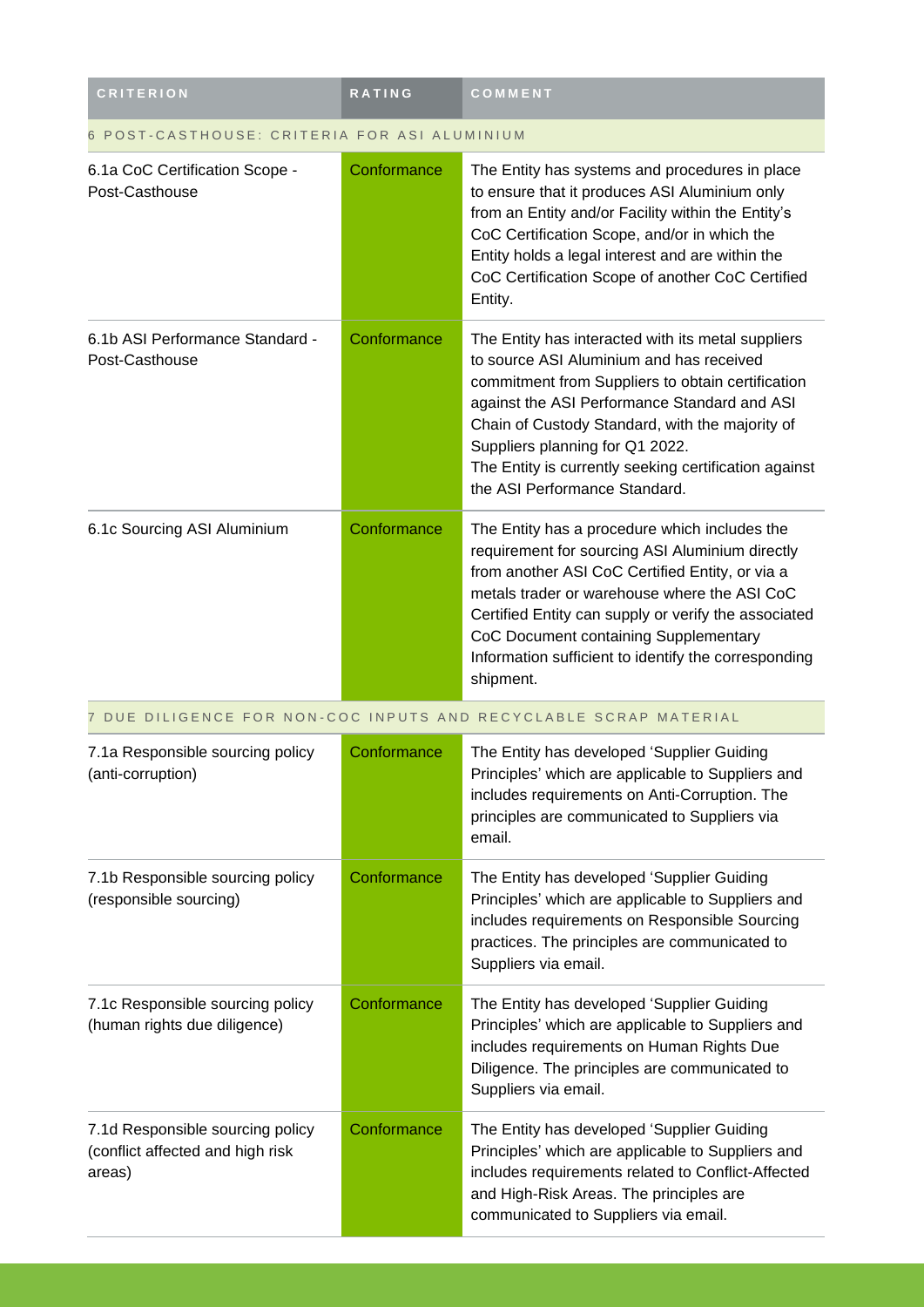| <b>CRITERION</b>                                        | <b>RATING</b>  | COMMENT                                                                                                                                                                                                                          |
|---------------------------------------------------------|----------------|----------------------------------------------------------------------------------------------------------------------------------------------------------------------------------------------------------------------------------|
| 7.2 Risk assessment                                     | Conformance    | The Entity has conducted a risk assessment to<br>assess the risks of non-compliance with its<br>Responsible Sourcing Policy by its Suppliers of<br>Non-CoC Material and Recyclable Scrap Material.                               |
| 7.3 Complaints mechanism                                | Conformance    | The Entity has documented a complaints handling<br>procedure to cover all stakeholders including<br>Suppliers.                                                                                                                   |
| 8 MASS BALANCE SYSTEM:                                  |                | COC MATERIAL AND ASI ALUMINIUM                                                                                                                                                                                                   |
| 8.1 Material Accounting System                          | Conformance    | The Material Accounting System that records CoC<br>Material and Non-CoC Material is defined in a<br>procedure. The Entity uses an Enterprise<br>Resource Planning system (SAP) for inventory<br>management.                      |
| 8.2a Post-Consumer Scrap                                | Not Applicable | This Criterion is not applicable to the Entity's<br>Certification Scope.                                                                                                                                                         |
| 8.2b Pre-Consumer Scrap (total)                         | Not Applicable | This Criterion is not applicable to the Entity's<br>Certification Scope.                                                                                                                                                         |
| 8.2c Pre-Consumer Scrap (Eligible<br>Scrap)             | Not Applicable | This Criterion is not applicable to the Entity's<br>Certification Scope.                                                                                                                                                         |
| 8.3 Material Accounting Period                          | Conformance    | The Material Accounting Period is specified as<br>quarterly.                                                                                                                                                                     |
| 8.4 Input Percentage                                    | Conformance    | The Entity has developed a procedure which<br>specifies the calculation for Input Percentage for a<br>given Material Accounting Period in accordance<br>with the ASI Chain of Custody Standard.                                  |
| 8.5 Input Percentage (Aluminium<br>Re-Melting/Refining) | Not Applicable | This Criterion is not applicable to the Entity's<br>Certification Scope.                                                                                                                                                         |
| 8.6 Output Quantity determination                       | Conformance    | The Entity has developed a procedure which<br>specifies how to determine the Output Quantity of<br>CoC Material in accordance with the ASI Chain of<br>Custody Standard.                                                         |
| 8.7 Output Quantity designation                         | Conformance    | The Entity has developed a procedure which<br>specifies the Output Quantity of CoC Material is to<br>be designated as 100% CoC Material in<br>accordance with the ASI Chain of Custody<br>Standard.                              |
| 8.8 Output Quantity - Pre-<br><b>Consumer Scrap</b>     | Conformance    | The Entity has developed a procedure which<br>covers the consideration of Pre-Consumer Scrap<br>(process scrap) in calculating the Output Quantity<br>of Eligible Scrap in accordance with the ASI Chain<br>of Custody Standard. |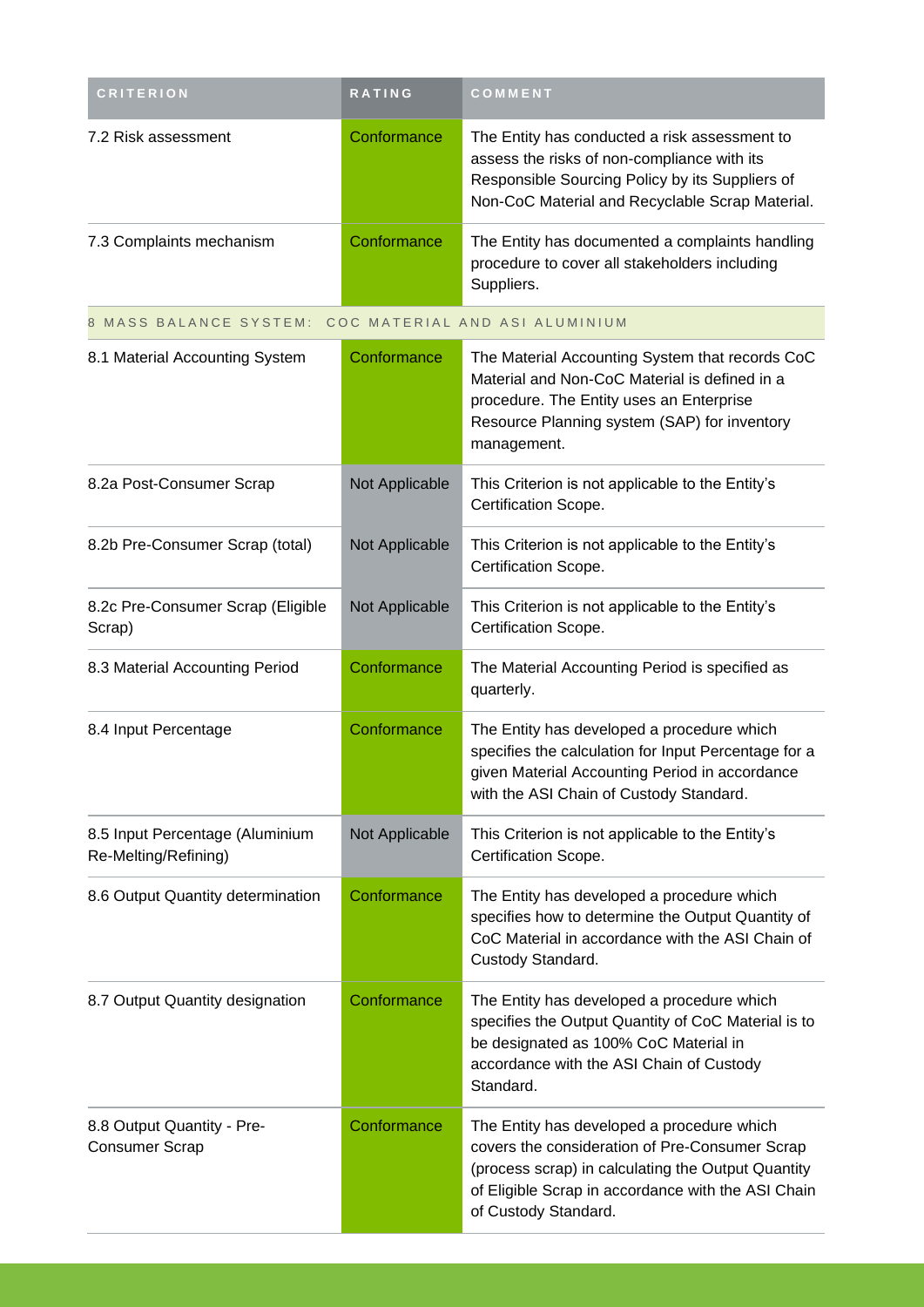| <b>CRITERION</b>                                         | <b>RATING</b> | COMMENT                                                                                                                                                                                                                                                                                   |  |  |  |
|----------------------------------------------------------|---------------|-------------------------------------------------------------------------------------------------------------------------------------------------------------------------------------------------------------------------------------------------------------------------------------------|--|--|--|
| 8.9 Outputs not exceed Inputs                            | Conformance   | The Entity has developed a procedure which<br>specifies that the total output of CoC Material<br>and/or Eligible Scrap shall not proportionally<br>exceed the Input Percentage as applied to total<br>input of CoC Material and/or Eligible Scrap over<br>the Material Accounting Period. |  |  |  |
| 8.10a Internal Overdraws (not<br>exceed 20%)             | Conformance   | The Entity has developed a procedure which<br>specifies that an Internal Overdraw shall not<br>exceed 20% of total Input Quantity of CoC<br>Material for the Material Accounting Period.                                                                                                  |  |  |  |
| 8.10b Internal Overdraws (not<br>exceed affected amount) | Conformance   | The Entity has developed a procedure which<br>specifies that an Internal Overdraw shall not<br>exceed the amount of CoC Material affected by a<br>force majeure situation.                                                                                                                |  |  |  |
| 8.10c Internal Overdraws (period to<br>make up)          | Conformance   | The Entity has developed a procedure which<br>specifies that Internal Overdraw shall be made up<br>within the subsequent Material Accounting Period                                                                                                                                       |  |  |  |
| 8.11a Positive Balance (carry over)                      | Conformance   | The Entity has developed a procedure which<br>specifies the Material Accounting System must<br>clearly identify any carry over of a Positive<br>Balance.                                                                                                                                  |  |  |  |
| 8.11b Positive Balance (expiry)                          | Conformance   | The Entity has developed a procedure which<br>specifies that a Positive Balance generated in one<br>Material Accounting Period and carried over to the<br>subsequent Material Accounting Period shall<br>expire at the end of that Period if not drawn down.                              |  |  |  |
| 9 ISSUING COC DOCUMENTS                                  |               |                                                                                                                                                                                                                                                                                           |  |  |  |
| 9.1 Shipments and transfers                              | Conformance   | The Entity has defined in its procedures that a<br>CoC Document shall accompany each shipment<br>or transfer of CoC Material dispatched to other<br>CoC Certified Entities or Outsourcing Contractors.                                                                                    |  |  |  |
| 9.2a Date of issue                                       | Conformance   | The Entity has developed a CoC Document<br>containing all mandatory information including the<br>date of issue.                                                                                                                                                                           |  |  |  |
| 9.2b Reference number                                    | Conformance   | The Entity has developed a CoC Document<br>containing all mandatory information including the<br>reference number.                                                                                                                                                                        |  |  |  |
| 9.2c Issuing Entity                                      | Conformance   | The Entity has developed a CoC Document<br>containing all mandatory information including the<br>identity, address and CoC Certification number of<br>the Entity.                                                                                                                         |  |  |  |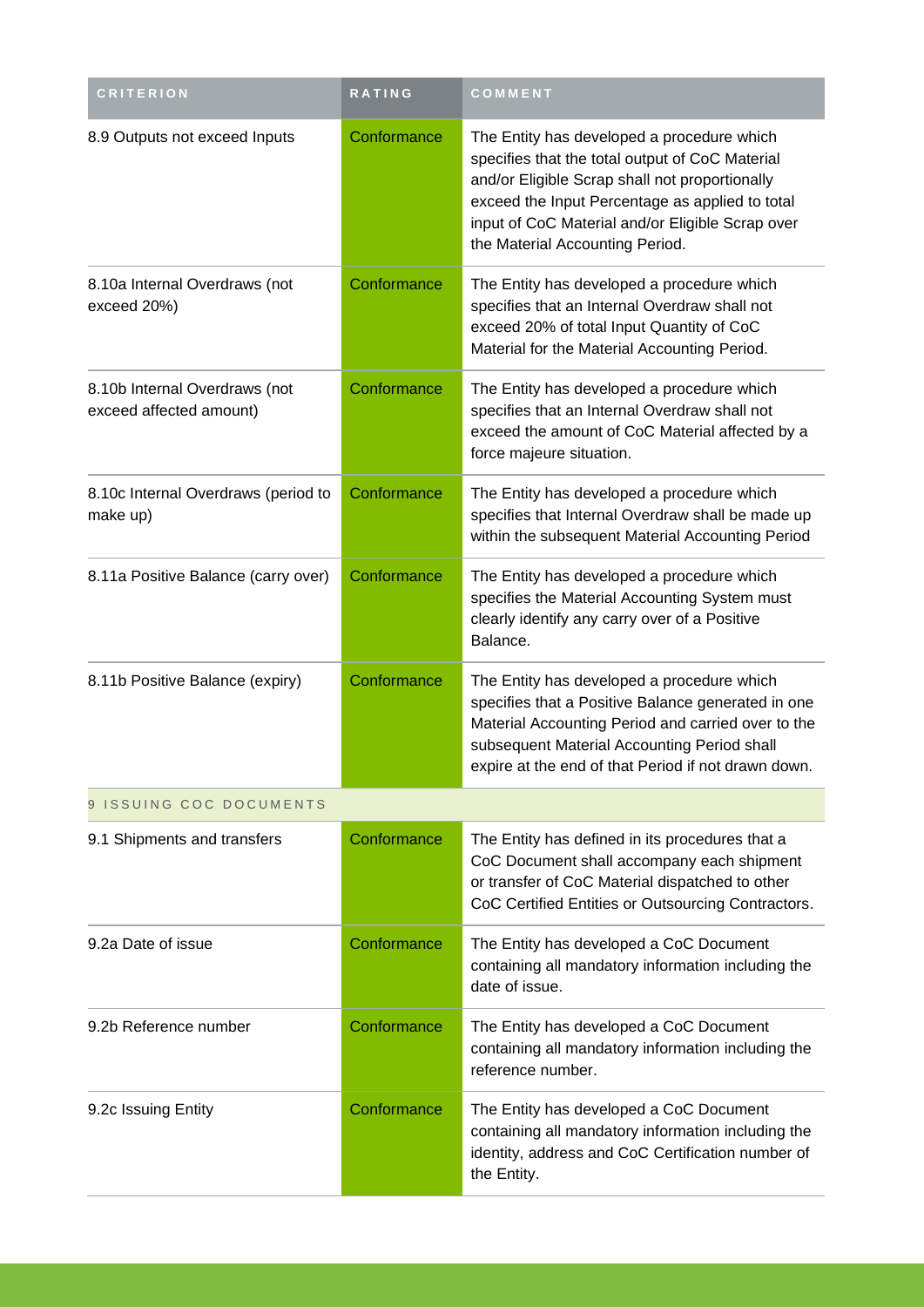| <b>CRITERION</b>                                       | <b>RATING</b>  | COMMENT                                                                                                                                                                                                                    |
|--------------------------------------------------------|----------------|----------------------------------------------------------------------------------------------------------------------------------------------------------------------------------------------------------------------------|
| 9.2d Receiving customer                                | Conformance    | The Entity has developed a CoC Document<br>containing all mandatory information including the<br>identity and address of the receiving customer.                                                                           |
| 9.2e Responsible employee                              | Conformance    | The Entity has developed a CoC Document<br>containing all mandatory information including the<br>responsible employee of the Entity who verify<br>information in the CoC Document for adequacy<br>and correctness.         |
| 9.2f Conformance statement                             | Conformance    | The Entity has developed a CoC Document<br>containing all mandatory information including a<br>statement confirming that 'The information<br>provided in the CoC Document is in conformance<br>with the ASI CoC Standard.' |
| 9.2g Type of CoC Material                              | Conformance    | The Entity has developed a CoC Document<br>containing all mandatory information including the<br>type of CoC Material in the shipment.                                                                                     |
| 9.2h Mass of CoC Material                              | Conformance    | The Entity has developed a CoC Document<br>containing all mandatory information including the<br>mass of CoC Material in the shipment.                                                                                     |
| 9.2i Mass of total material                            | Conformance    | The Entity has developed a CoC Document<br>containing all mandatory information including the<br>mass of total Material in the shipment.                                                                                   |
| 9.3a Sustainability Data (optional)                    | Not Applicable | This Criterion is not applicable to the Entity's<br>Certification Scope.                                                                                                                                                   |
| 9.3b Sustainability Data (passing<br>on)               | Conformance    | The Entity intends to pass on the Sustainability<br>Data received by including in the issued CoC<br>Documents.                                                                                                             |
| 9.3c Post-Casthouse ASI<br><b>Certification status</b> | Conformance    | The Entity has developed a CoC Document which<br>contains information on the Entity's ASI<br>Performance Standard Certification status.                                                                                    |
| 9.4 Supplementary Information<br>(optional)            | Not Applicable | This Criterion is not applicable as the Entity will<br>not include Supplementary Information in the CoC<br>Document.                                                                                                       |
| 9.5 Response to verification<br>requests               | Conformance    | The Entity has developed a procedure to respond<br>to requests for verification of information in the<br>CoC Documents. There has been no such<br>request received to date.                                                |
| 9.6 Error management                                   | Conformance    | The Entity has developed a procedure to address<br>any errors discovered after CoC Material has<br>been shipped and includes requirements for root<br>cause analyses, correction and corrective and<br>preventive action.  |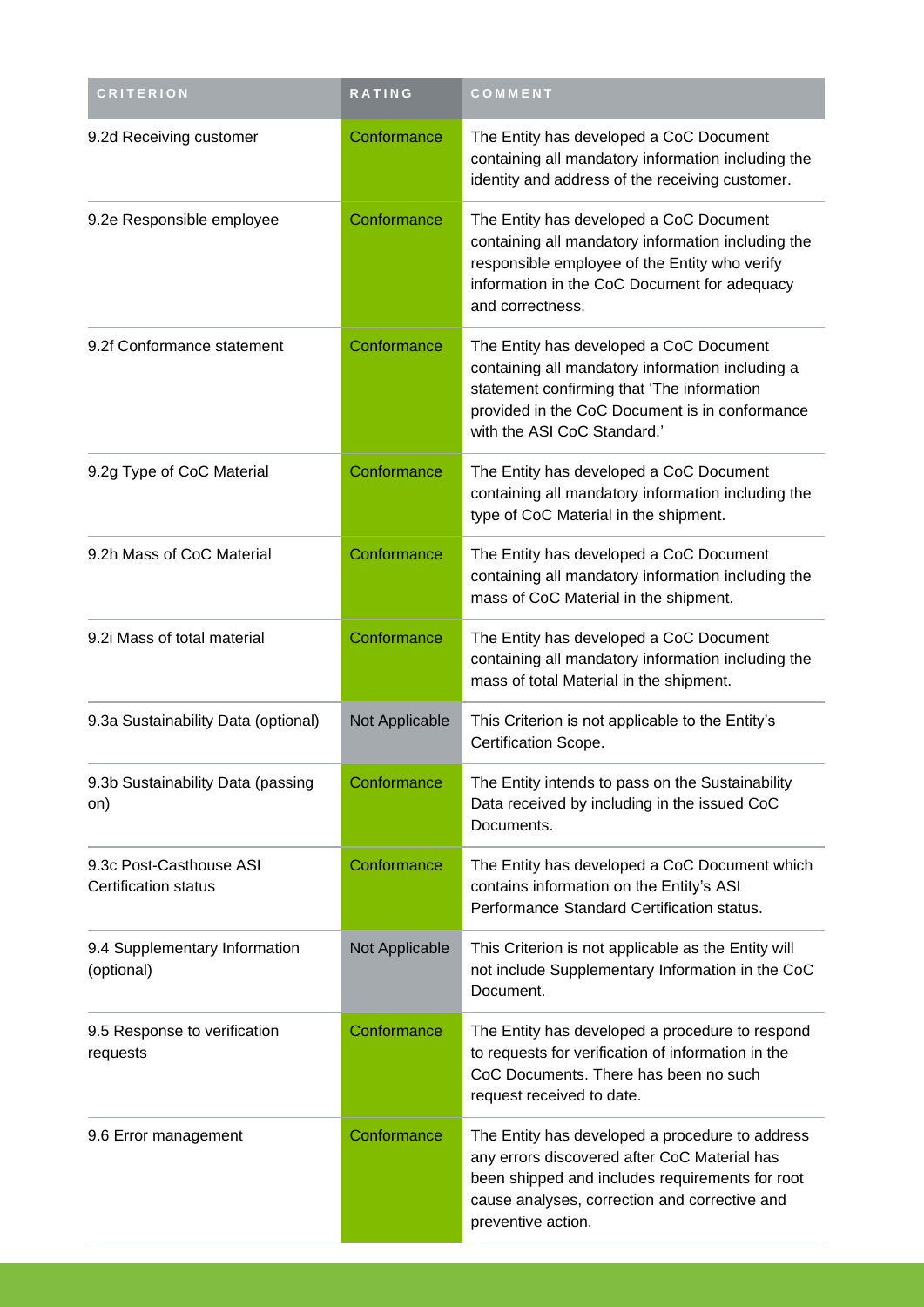| <b>CRITERION</b>                                        | <b>RATING</b>      | COMMENT                                                                                                                                                                                             |
|---------------------------------------------------------|--------------------|-----------------------------------------------------------------------------------------------------------------------------------------------------------------------------------------------------|
| 10 RECEIVING COC DOCUMENTS                              |                    |                                                                                                                                                                                                     |
| 10.1 Verify required information<br>included            | Conformance        | The Entity has developed a procedure which<br>defines the responsibility for conducting a<br>completeness check on received CoC<br>Documents. There have been no CoC Documents<br>received to date. |
| 10.2 Verify consistency with<br>shipments               | Conformance        | The relevant requirements are documented in a<br>procedure that defines the responsibility for<br>conducting a consistency check on received CoC<br>Documents.                                      |
| 10.3 Verify supplier CoC<br><b>Certification status</b> | Conformance        | The relevant requirements are documented in a<br>procedure that defines the responsibility for<br>conducting a consistency check on received CoC<br>Documents.                                      |
| 10.4 Error management                                   | Conformance        | The Entity defines the requirement for error<br>management in its procedures which also address<br>corrective action to be taken.                                                                   |
| 11 MARKET CREDITS SYSTEM:                               | <b>ASI CREDITS</b> |                                                                                                                                                                                                     |
| 11.1a Material Accounting System<br>- allocation        | Not Applicable     | The Entity does not utilise the ASI Market Credits<br>System.                                                                                                                                       |
| 11.1b Link to Casthouse Products                        | Not Applicable     | The Entity does not utilise the ASI Market Credits<br>System.                                                                                                                                       |
| 11.1c No double counting                                | Not Applicable     | The Entity does not utilise the ASI Market Credits<br>System.                                                                                                                                       |
| 11.1d No Positive Balance of ASI<br>Credits             | Not Applicable     | The Entity does not utilise the ASI Market Credits<br>System.                                                                                                                                       |
| 11.2a Date of issue                                     | Not Applicable     | The Entity does not utilise the ASI Market Credits<br>System.                                                                                                                                       |
| 11.2b Reference number                                  | Not Applicable     | The Entity does not utilise the ASI Market Credits<br>System.                                                                                                                                       |
| 11.2c Issuing Entity                                    | Not Applicable     | The Entity does not utilise the ASI Market Credits<br>System.                                                                                                                                       |
| 11.2d Receiving Entity                                  | Not Applicable     | The Entity does not utilise the ASI Market Credits<br>System.                                                                                                                                       |
| 11.2e Conformance statement                             | Not Applicable     | The Entity does not utilise the ASI Market Credits<br>System.                                                                                                                                       |
| 11.2f ASI Credits statement                             | Not Applicable     | The Entity does not utilise the ASI Market Credits<br>System.                                                                                                                                       |